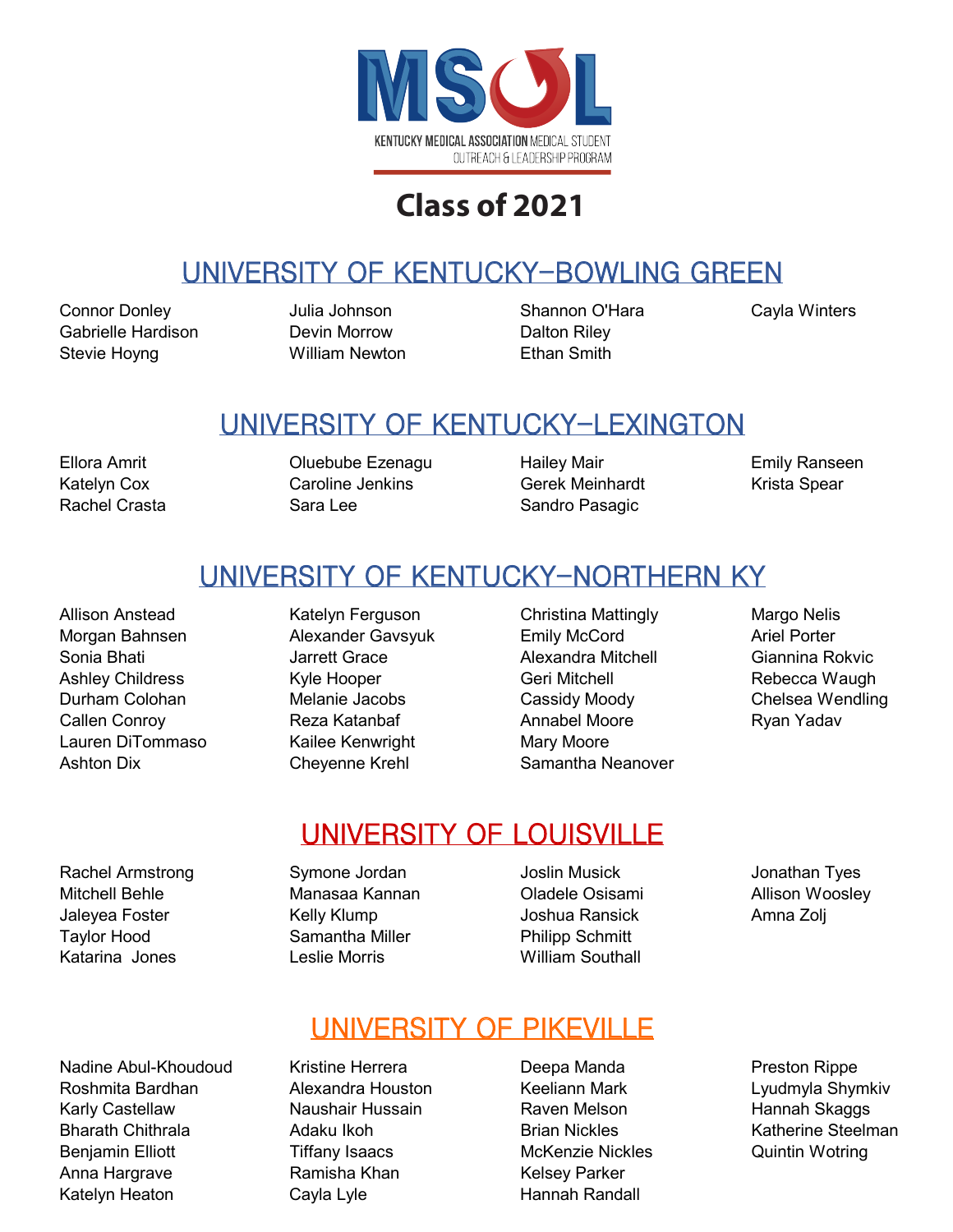

Rachelle Alexander, UofL Alaa Alghalayini, Pikeville Satyanarayana Alluri, UofL Mais Alwan, Pikeville Tolani Are, UofL Nicole Arvanitis, UofL Enes Atici, UK-BG Esther Bak, UofL Aaron Benge, UofL Angela Binkowski, Pikeville Samuel Bockhorst, UofL John Bowling, UofL Jared Bradley, Pikeville Rheyana Branch, UofL Luke Byerly, UofL Madison Campbell, UK-BG Christina Campbell, Pikeville Chloe Cao, UK Seth Carmichael, Pikeville Christina Chan, Pikeville C arlee Clemons, Pikeville James Cloud, UK-BG Briana Coleman, UofL Shauna Combs, Pikeville Andrew Croft, UK-BG Victoria Das, UofL Allison Davidson, UofL Eric DeGeare, UofL Lekha Devara, UofL Crystal Dye, UofL Paul Eapen, UofL Jordan Elliott, Pikeville Sidney Elston, Pikeville Allison Engelbrecht, UofL Samer Farhud, Pikeville Aarika Ferko, UofL Sameer Fraser, UK-BG Emily Fryman, UK-BG Caitlyn Galloway, UK-BG Cameron Garner, UofL Luke Gaskin, UK-BG Margaret Geertz, Pikeville Brandon Hamm, Pikeville Madison Harley, UofL

Meghan Hawthorne, UofL William Henry, UofL Rebekah Hinsberg, Pikeville Savannah Holland, UofL Ahmad Houry, Pikeville Abby Isaacs, UK Kasey Isaacs, UK Emma Jacobs, UofL Timothy Austin Jones, UofL Joshua Karsner, UK-BG Kaitlyn Kasemodel, UK-BG Akhil Kavuri, Pikeville Ian Keith, Pikeville Nicholas Kemper, UofL Madison Kerley, UofL Hiba Khan, Pikeville Ala'a Khattab, Pikeville Shelby Lesak, Pikeville Zachary Lewis, UK-BG Taylor MacDonald, Pikeville Jessica Mahler, UofL Kyj Mandzy, Pikeville Miranda Mason, UofL Olivia Max, UofL John Mazzocco, UofL Amanda McGeorge, UK-BG Austin Messner, UK-BG Kristen Miller, UK-BG Nicole Mitchell, Pikeville Christopher Moore, Pikeville Ryan Morales, Pikeville Hayley Moss, UofL Nayeem Moulana, UofL Omeer Muqtader, Pikeville Tanya Nagpal, UofL Daria Nahidipour, UofL Stephen Nash, UofL Matt Nichols, UofL Melisa Noa de la Paz, UofL Stuart Orange, Pikeville Gabrielle Oropilla, UofL Javed Osmani, Pikeville Yusra Pasha, Pikeville Parth Patel, UofL

Rakhi Patel, UofL Rathisha Pathmathasan, Pikeville Lauren "Luca" Petrey, UofL Alexandra Pflum, UofL Elizabeth Reiner, Pikeville Robert Rickert, UofL Morgan Robinson, UofL Joseph Roesch, Pikeville Kelsey Russell, Pikeville Batoul Sadek, Pikeville Ashley Saleem, Pikeville Rebekah Samuels, Pikeville Gretchen Santana, UofL Rishikesh Savaliya, Pikeville Dixi Secula, UK-BG Hanna Seo, Pikeville Zachary Setters, UK-BG Arhum Shahab, Pikeville Alison Shuff, Pikeville Andrew Simpson, UK-BG Steven Kyle Skaggs, Pikeville Rachel Smith, UofL Kiara Smith, UofL Joshua Stewart, UofL Jeremy Storck, Pikeville Paige Swan, Pikeville Austin Taylor, UofL Ademilola Tejuoso, UofL Selena The', UofL Merelyn Thomas, Pikeville Zachary Thornton, UofL Coleton Towles, UK-BG Holly Toy, Pikeville Karen Udoh, UofL Morgan Uebelacker, UK-BG Justin White, UofL Rachel Whittaker, UK-BG David "Dawson" Willis, UofL Kathleen Wilmes, UofL McKenzie Winbigler, UofL Evan Winrich, UofL Nicholas Yates, UofL Wardah Zoha, Pikeville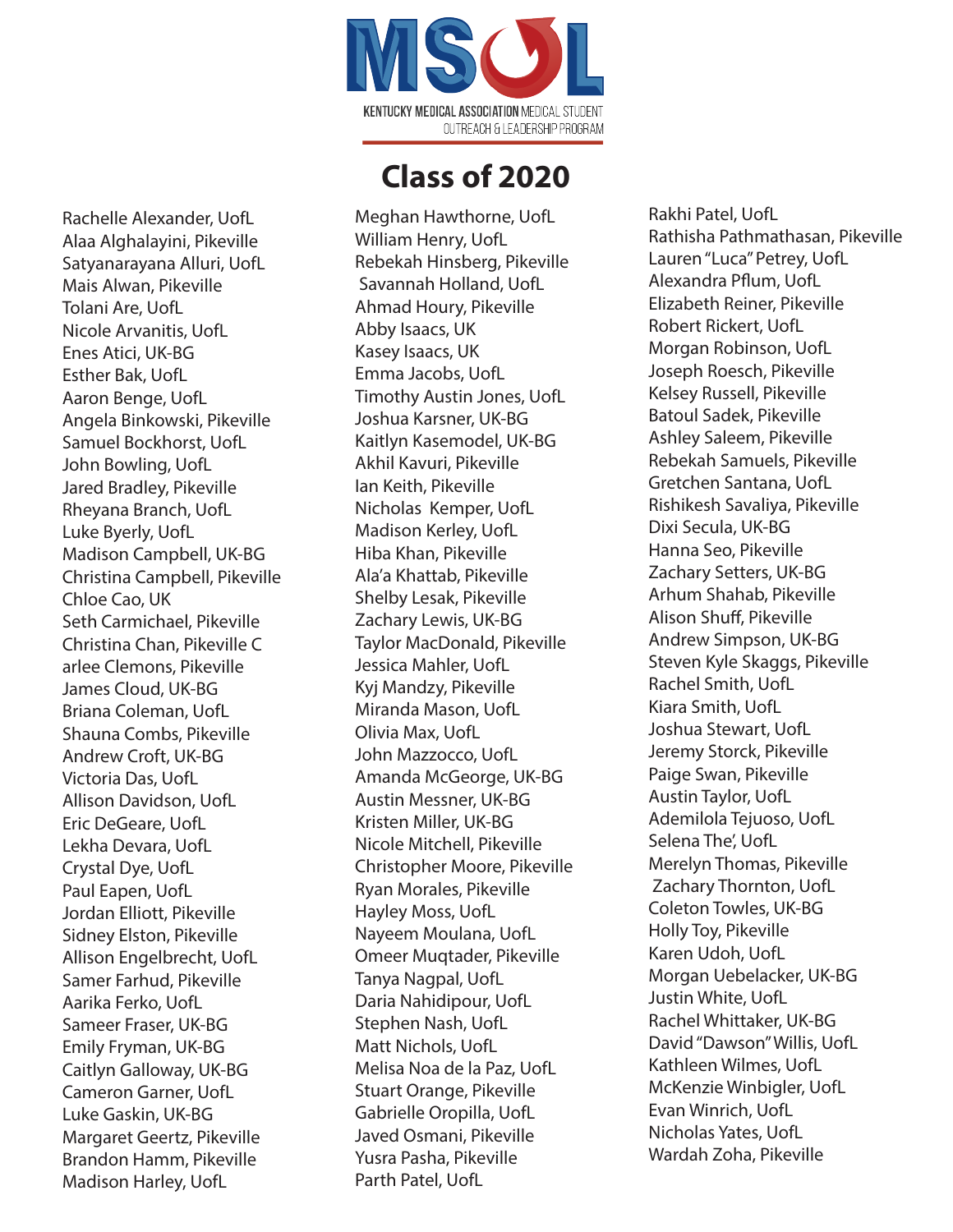

Alisha Acuff, UK Brooke Elaine Barrow, UofL Tyler Davis Bayers, UofL Julie Allison Beck, UofL Timothy Berg, UK Jessica Marie Bier, UofL Rhiannon Black, UofL Jordan Branch, UofL Thomas James Brenzel, UofL Asir Chishti, UK Courtney Mae Collins, UK Jodi DeJohn, UK John Dickens, UofL Emmanuel Dike-Udensi, UK Vivian Patrice Doyle, UofL Mason G. English, UofL Cynthia C. Ezedike, UofL Molly Marie Frank, UofL Anna Gabrielle Hamilton, UofL Christopher J. Harryman, UK John J.T. Henderson, UK Misty M. Hobbs, UK Jacob Edward Hoerter, UofL Daniel Gregory Holbrook, UofL Michelle Marie Holland, UofL Reiss Baylon Hollenbach, UofL Joslyn Isaac, UK Kevin Denny John, UofL Jarred Jones, UK Alborz Kalantar, UofL Margaret Kelly, UK Joseph Kenney, UofL Spencer Kerr, M.D., UK Leticia B. Koher, UofL

Colby Rachel Loew, UofL Mia MacDonald, UK Zachary Clay Martin, UofL Luke Thomas Meredith, UofL Jacob J.D. Morgan, UK Rebecca Gabriella Niestrath, UofL Patrick Osterhaus, UK Mason Paas, UK Sarah Riley Parker, UofL Aum Patel, UK Jennifer Ann Marie Pehl, UofL Lydia Grace Prevost, UofL Andrew Ray, UofL Elizabeth Renee Romes, UofL Rachel Hadassah Safeek, UofL Erik Seroogy, UofL Preston Simmons, UofL Abbey Marie Smiley, UofL Elizabeth May Smith, UofL Nolan Smith, UofL Ross Christian Stanton, UofL Virginia Leigh Steilberg, UofL Alexander Thebert, UK Sarah Thomas, UK Alexander J. Urevick, UofL Katherine Wells, UK Madeline Weltzer, UK Laura Westneat, UK Katherine Rose Whitehouse, UofL Ayana Wilson, UofL Cordelia Witten, UK Daniel Joseph Yackzan, M.D., UK Jared Young, UofL Angelica Yun, UofL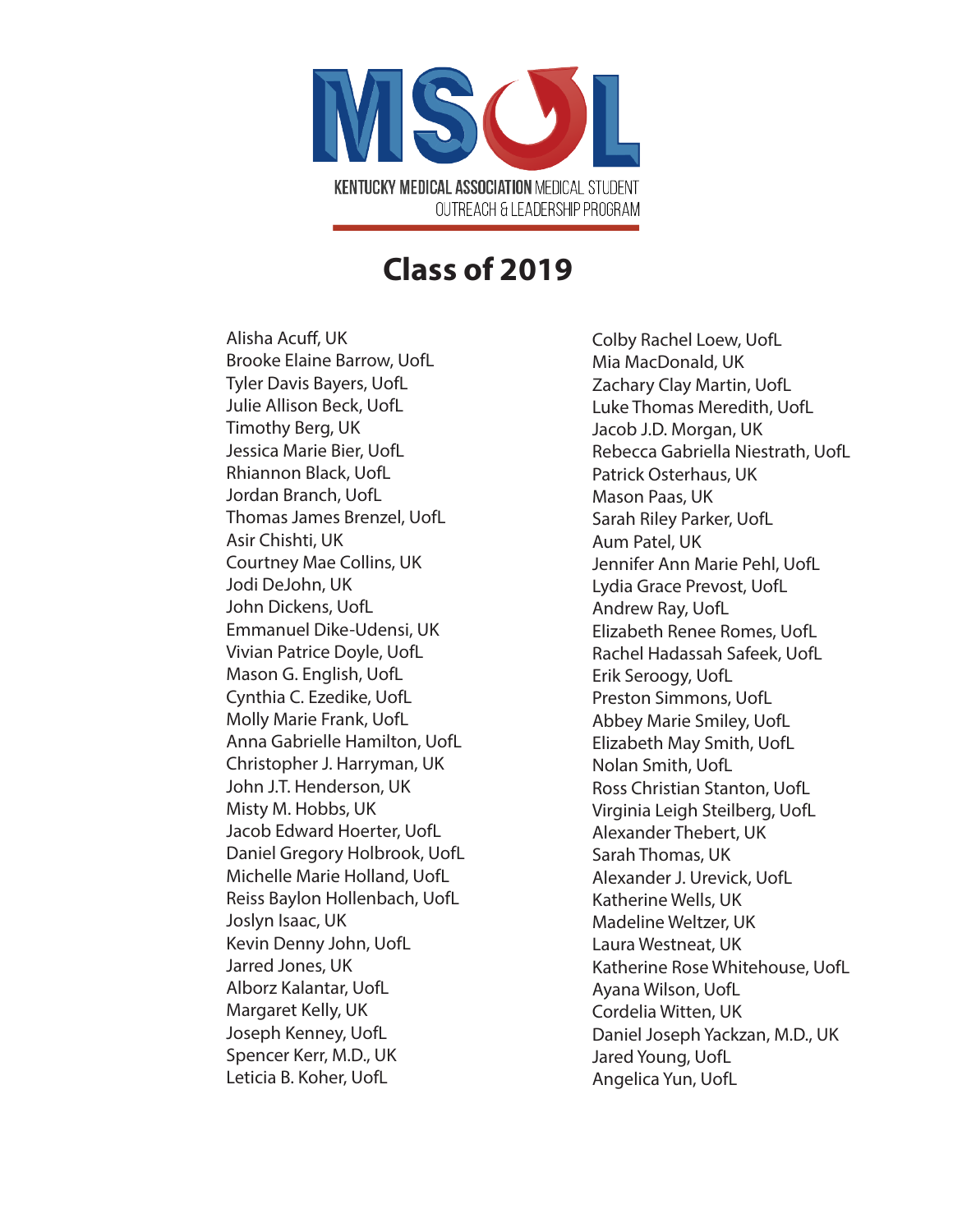

Yomna Amer, UofL Matthew Anderson, UK Steven App, UK Kristen Belford, UofL Bradley Blankenship, UK Morgan Cash, UK Austin Roy Clark, UofL Natalie Clark, UofL Benjamin Doty, UK Madeline Dunfee, UK Natasha Fraser, UofL Allison Frazure, UK Kara Fredlock, UofL Jessica Geddes, UK Benjamin German, UofL Sara Gottesman, UofL Hannah Graff, UK Anthony Gutierrez, UK Paige Hart, UofL Faihza Hill, UofL Millie Horn, UK Neil Horsley, UK Jordan Hyland, UK Mason Johnson, UK Kellie Kane, UofL Patrick Keller, UK Cayla Kunstek, UK Helen Lu, UofL Ashlee Marie Margheim, UofL Preston Mercer, UK Jeremy Miller, UK

Becky Mirsky, UK Garrett Oberst, UK Ross Owen, UK Abhisek Patel, UK Emily Pauw, UK Dominic Prado, UK Sara Qutubuddin, UK Hannah Ruggles, UK Sherif Saleh, UK Kristin Schutzman, UofL Lincoln Shade, UK Charles Shofner, UofL Jerome Soldo, UofL Dillon Stanfield, UofL Evan Tracy, UofL Makayla Uebelhor, UofL Pavani Vantipalli, UofL Austin VonAxelson, UofL James Warwick, UK Molly Whittaker, UK Nicole Williams, UofL Stephen Winter, UofL Andrew Wodrich, UK Tanner Womble, UK Kalen Wright, UofL MacKenzie Wyatt, UK Yuxi Zhang, UK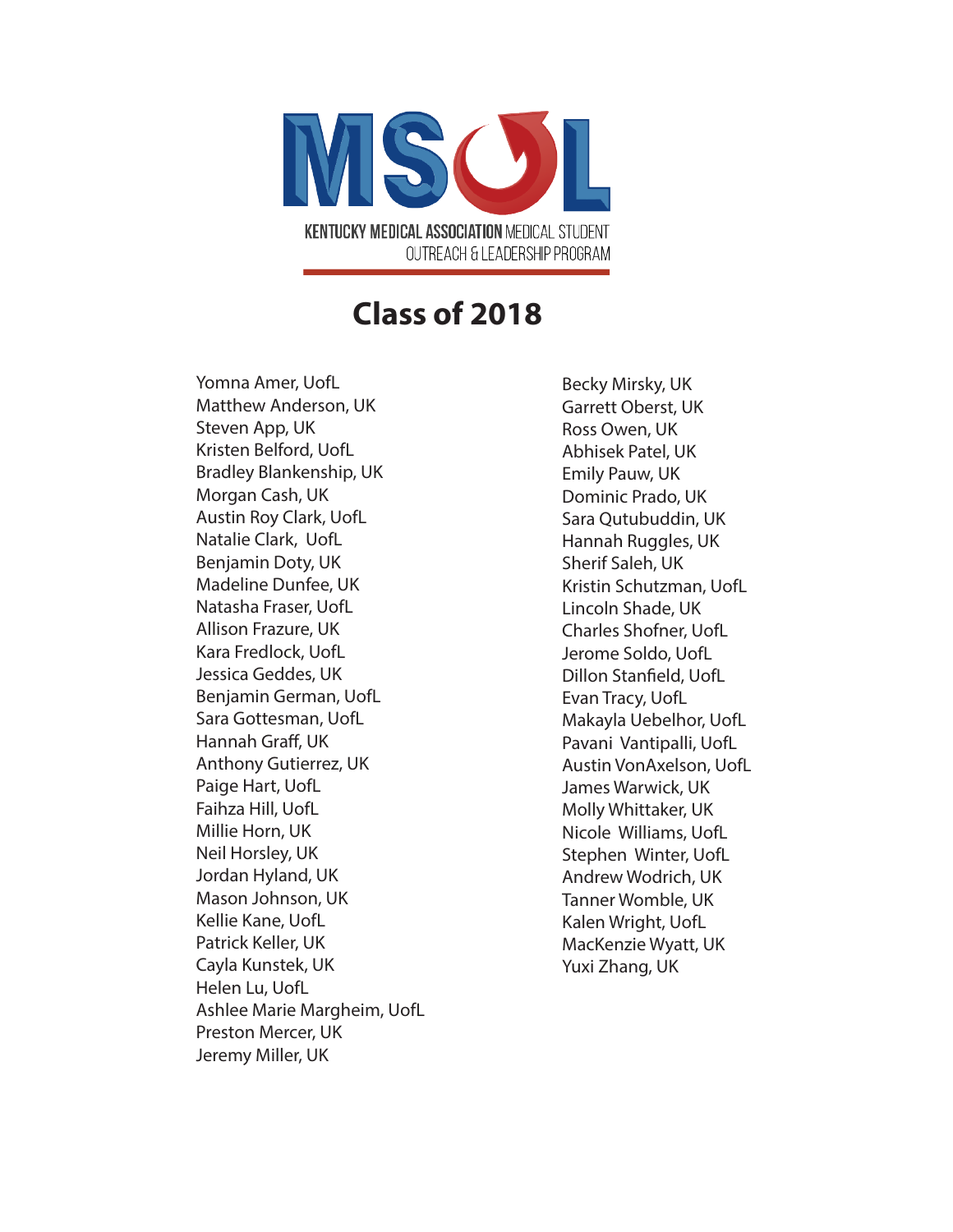

Jessica Adkins, UK Zeeshan Akhtar, UK Maria Alkhasova, UK Connor Appelman, UK Megan Bosley, UK Abby Bray, UK Paran Davari, UK Brooke Duke, UK Jacob Edmisson, UK Caleb Fligor, UK Monieka Fortner, UK Katharine Freeman, UK Andrea Frost, UK Elise Garrett, UK Nathan Hansen, UK Jordan Hess, UK Britney Howard, UK Marc Kai, UK Sara Keshtvarz, UK Kayla King, UK Michael Koenig, UK Ramya Kondaveeti, UK Carlos Kuria, UK Rachel Leake, UK Michael Miller, UK Taylor Moody, UK Violet Patty, UK Megan Rajagopal, UK Sibi Rajendran, UK Kandice Roberts, UK Kaitlyn Senay, UK

Anita Shanker, UK Tara Shrout, UK Jeremy Swiney, UK Hasanki Warnakula, UK Eric Weber, UK Lewis Winder, UK Simra Ahmed, UofL Joel Bagah, UofL Travis Bales, UofL Emily Brazell, UofL Alexander Emerson, UofL Joshua French, UofL Karl Hempel, UofL Kevin Kane, UofL Corey Ketchem, UofL Nick Knear-Bell, UofL Kevin Kwan, UofL Devin McBride, UofL Kelsey McCallister, UofL Aaron McPheters, UofL Megan Mercer, UofL Jennifer Overfield, UofL Queeny Pan, UofL Collin Russell, UofL Craig Schutzman, UofL Bryan Wessel, UofL Abi Zhang, UofL